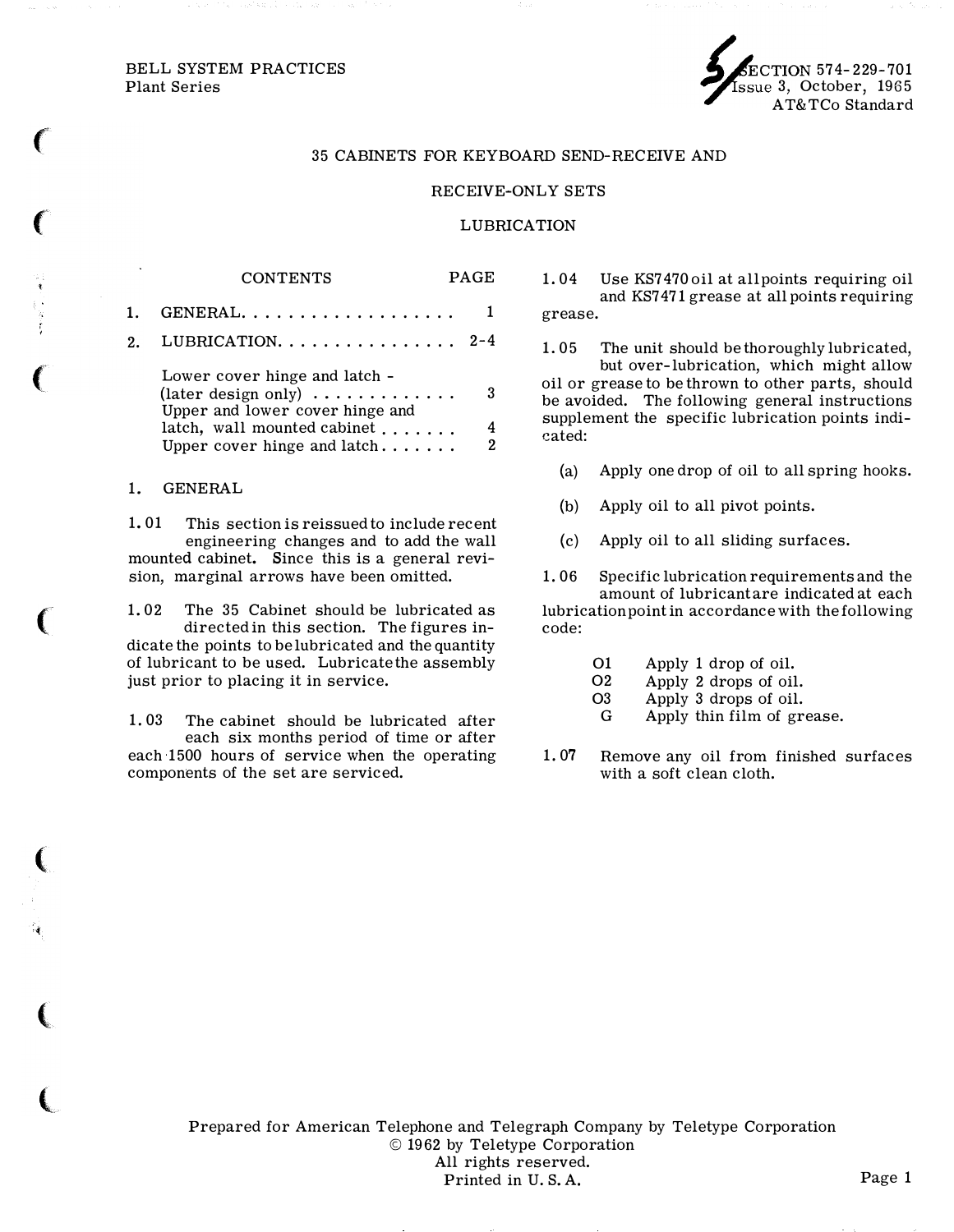SECTION 574-229-701

#### $2.$ **LUBRICATION**

2.01 Upper Cover Hinge and Latch

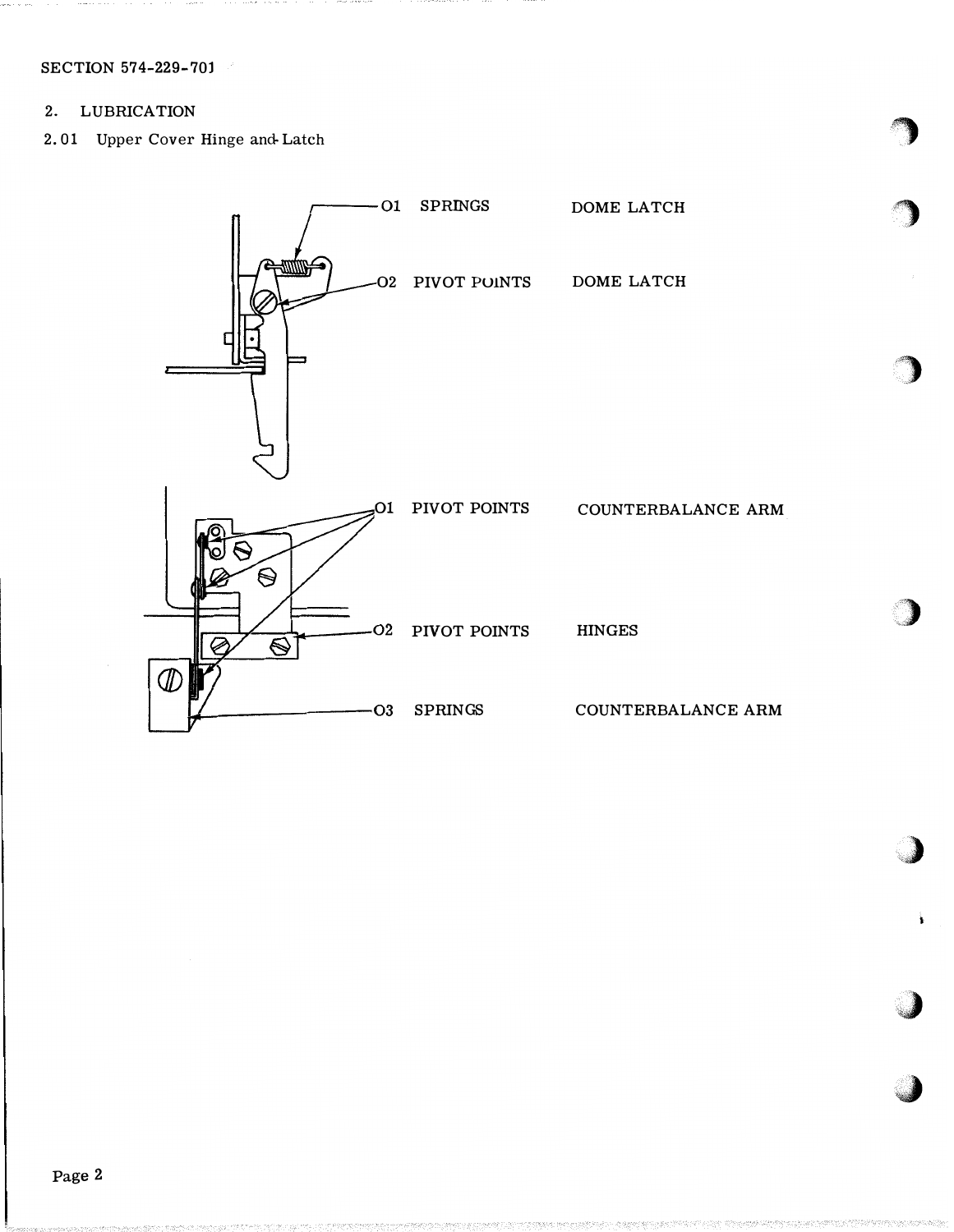## 2. 02 Lower Cover Hinge and Latch (Later Design Only)

 $\mathbf{C}$ 

 $\mathbf{C}$ 

 $\ddot{\phantom{a}}$ 

 $\big($ 

 $\mathbf{C}$ 

**人名** 

I •

 $\big($ 

**人**